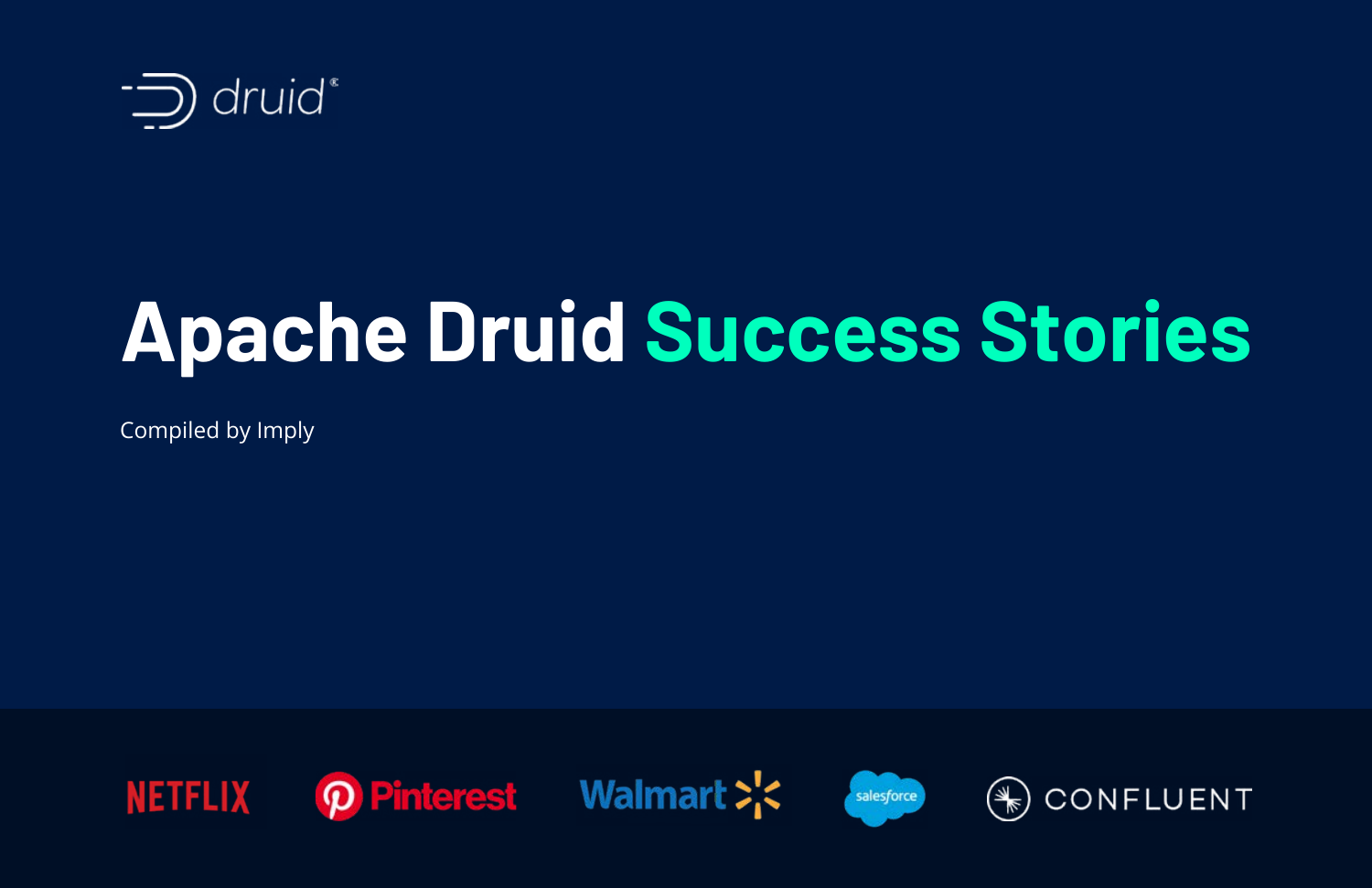In order to succeed in today's increasingly digital world, modern organizations need real-time, granular insights into their business and operations. As a result, a new set of analytics uses cases are emerging - including real-time observability at scale, next-gen operational visibility, revenue-impacting insights and recommendations, and for extending analytics to external customers

To achieve this, leading companies including [Salesforce](https://engineering.salesforce.com/delivering-high-quality-insights-interactively-using-apache-druid-at-salesforce-7a038f0fe3d1), [Netflix](https://netflixtechblog.com/how-netflix-uses-druid-for-real-time-insights-to-ensure-a-high-quality-experience-19e1e8568d06), and [Confluent](https://www.confluent.io/blog/scaling-apache-druid-for-real-time-cloud-analytics-at-confluent/) are turning to their developers to build analytics applications that deliver interactive data experiences from streaming data, and deliver real-time insights to both internal and external users.

At each of these, developers chose Apache Druid to power their analytics application.

Why?

Apache Druid is a high-performance, real-time analytics database that uniquely enables:



## **Interactive Analytics at Any Scale**

Create a dynamic experience to rapidly visualize and explore data with sub-second query response times. Quickly slice and dice data and interact with live data to rapidly understand a situation or investigate a problem.



## **High Concurrency at Best Value**

Power applications for everyone with a highly efficient architecture that supports 100s to 100K+ queries per second by any number of people. Give everyone access to data driven insights - from product managers to ops to data scientists as well as your customers.



## **Insights on Real-time and Historical Data**

Power applications that deliver continuous intelligence with native Kafka and AWS Kinesis integrations built for scale, low latency, and data quality. Get the full value of real-time data with real-time insights.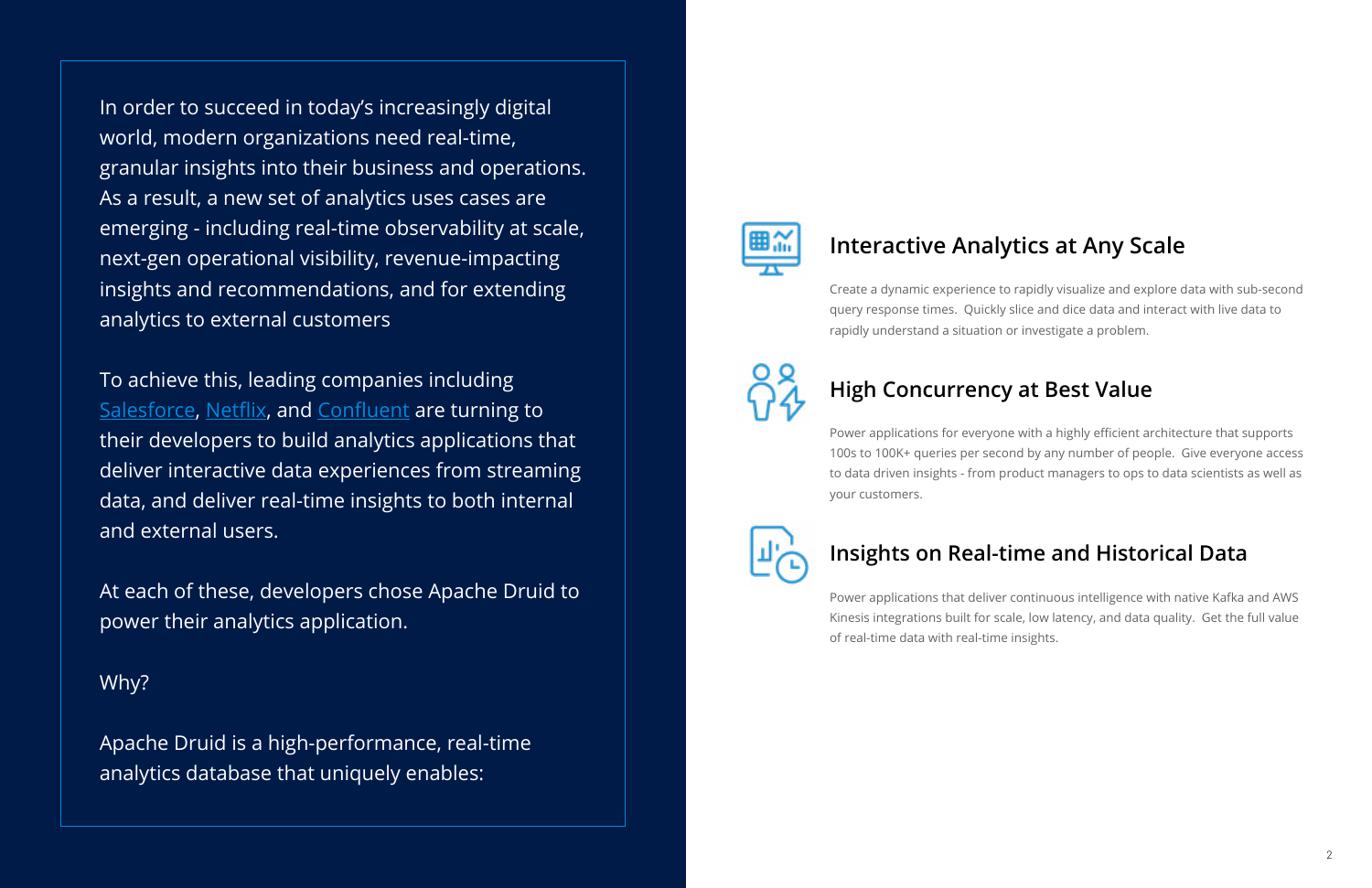Read on to discover more top use cases, with real-world examples and insights into how your organization can make the leap. All information is sourced and referenced from publicly available talks and blog posts from developers from these organizations.

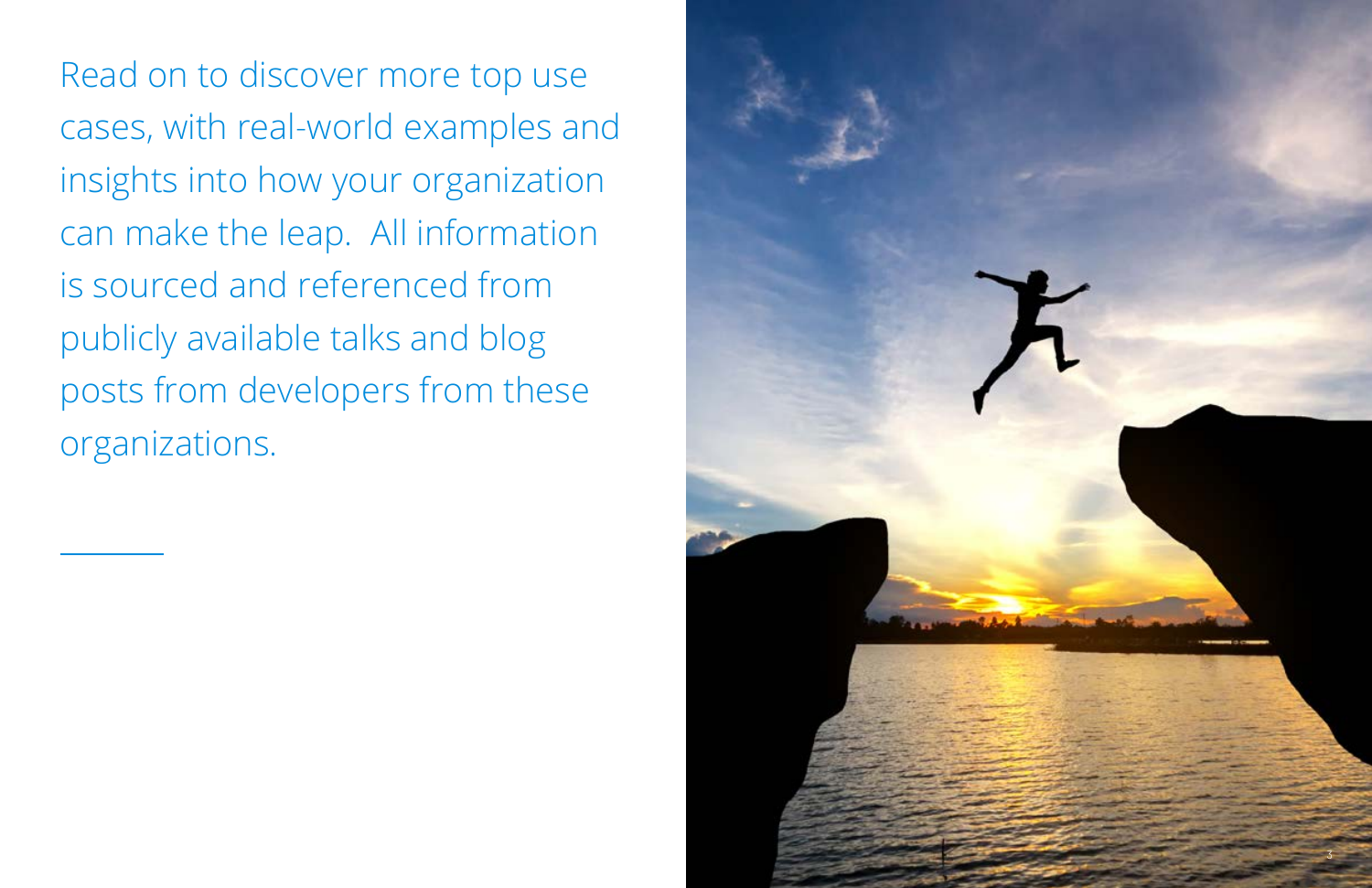

Leading streaming entertainment service **Challenge Challenge** 

#### **Summary**

**NETFLIX**<br>
Leading stre<br>
summary<br>
To ensure a consistently great experience to<br>
than 100 million members in more than 190 To ensure a consistently great experience to more than 100 million members in more than 190 countries enjoying 125 million hours of TV shows and movies each day, Netflix built an analytics application powered by Apache Druid. By turning log streams into real-time metrics, Netflix is able to see how over 300 million devices (across 4 major UIs) are performing at all times in the field. Netflix chose Druid because it uniquely meets their high ingestion rate of data, high cardinality, and fast query requirements. By ingesting over 2 million events per second and querying over 1.5 trillion rows, Netflix engineers are able to pinpoint anomalies within their infrastructure, endpoint activity, and content flow.

*"Druid is our choice for anything where you need sub second latency, any user interactive dashboarding, any reporting where you expect somebody on the other end to actually be waiting for a response. If you want super fast, low latency, less than a second, that's when we recommend Druid."*

> - **Parth Brahmbhatt**, Senior Software Engineer, Netflix <sup>1</sup>



An ongoing challenge for Netflix is to consistently deliver a great streaming entertainment experience while continuously pushing innovative technology updates.

## *"How can we be confident that updates are not harming our users? And that we're actually making measurable improvements*

*when we intend to?"* 

#### - **Ben Sykes**,

Senior Software Engineer, Netflix <sup>2</sup>

As Netflix's adoption has skyrocketed, this challenge has grown more complex. With over 300 million devices spanning four major UIs including IOS, Android, Smart TVs and their own website, Netflix has a constant need to identify and isolate issues that may only affect a certain group, such as a version of the app, certain types of devices, or particular countries.

*"With this data arriving at over 2 million events per second, getting it into a database that can be queried quickly is formidable. We need sufficient dimensionality for the data to be useful in isolating issues and as such we generate over 115 billion rows per day."* 

- **Ben Sykes**, Senior Software Engineer, Netflix <sup>3</sup>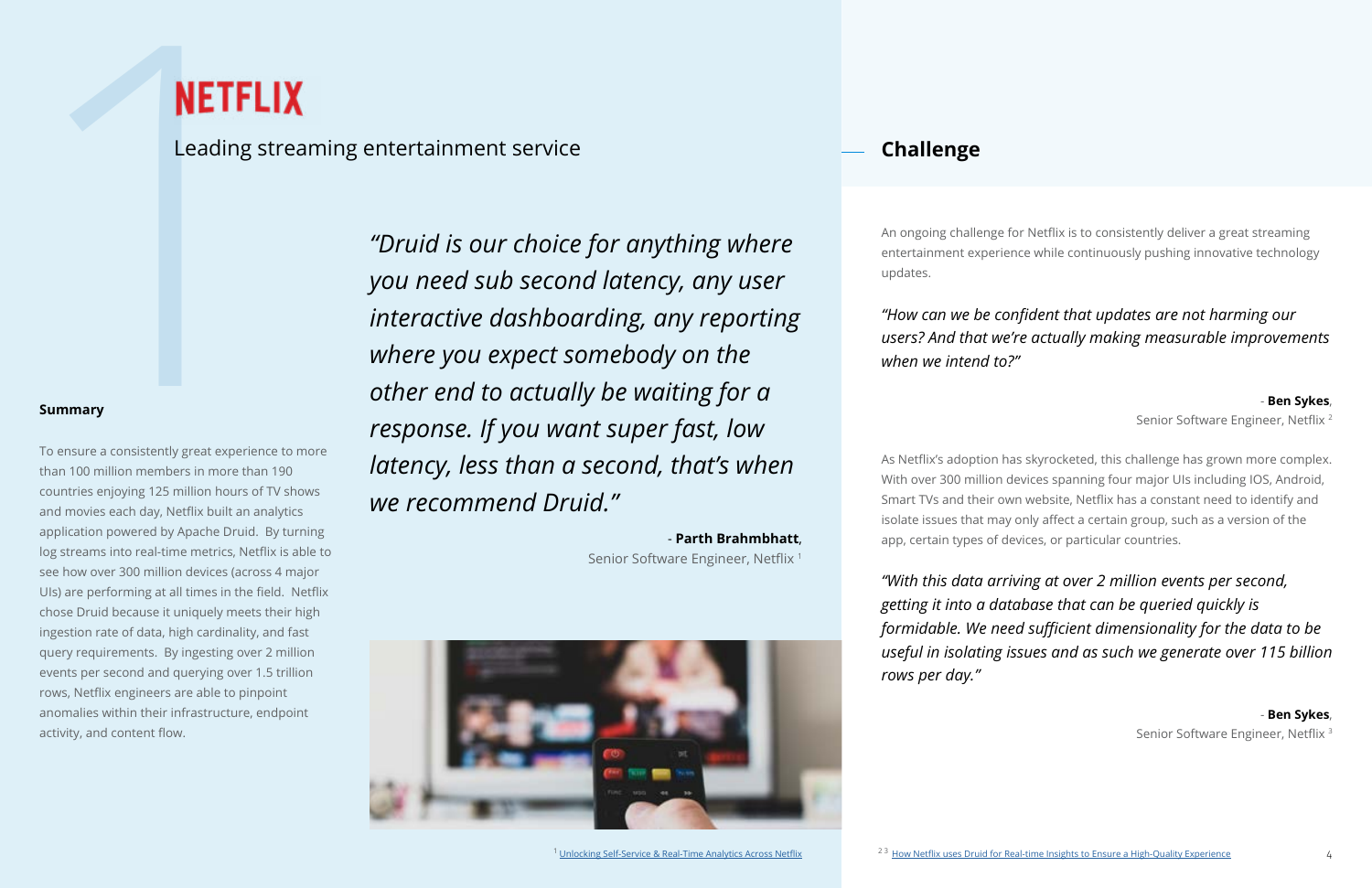Once they have these measures, Netflix feeds them into Druid. Every measure is tagged with anonymized details about the kind of device being used, for example, whether the device is a Smart TV, an iPad or an Android Phone. This enables Netflix to classify devices and view the data according to various aspects. With Druid, this aggregated data is available immediately for querying, either via dashboards or ad-hoc queries.

### **Solution**

Netflix chose Apache Druid as their real-time database to power their analytics application because it's uniquely capable of high ingestion rate of event data, with high cardinality and fast query requirements.

To quantify how seamlessly users' devices are handling browsing and playback, Netflix derives measurements using real-time logs from playback devices as a source of events.

# *trillion rows to get detailed insights into how our users are experiencing the service. All*





- **Ben Sykes**,

Senior Software Engineer, Netflix <sup>4</sup>

Netflix leverages Druid to employ A/B testing to assess how updates and changes impact various user groups. It uses the results to compare how the new version performs against the older version to tell whether users on different systems should get the update or not.

## *"Druid can make some optimizations in how it stores, distributes, and queries data such*

*that we're able to scale the datasource to trillions of rows and still achieve query response times in the 10s of milliseconds."* 

- **Ben Sykes**,

Senior Software Engineer, Netflix<sup>5</sup>

The ultimate benefit is speed, which is essential for a service that needs to react to a massive number of users in near real time.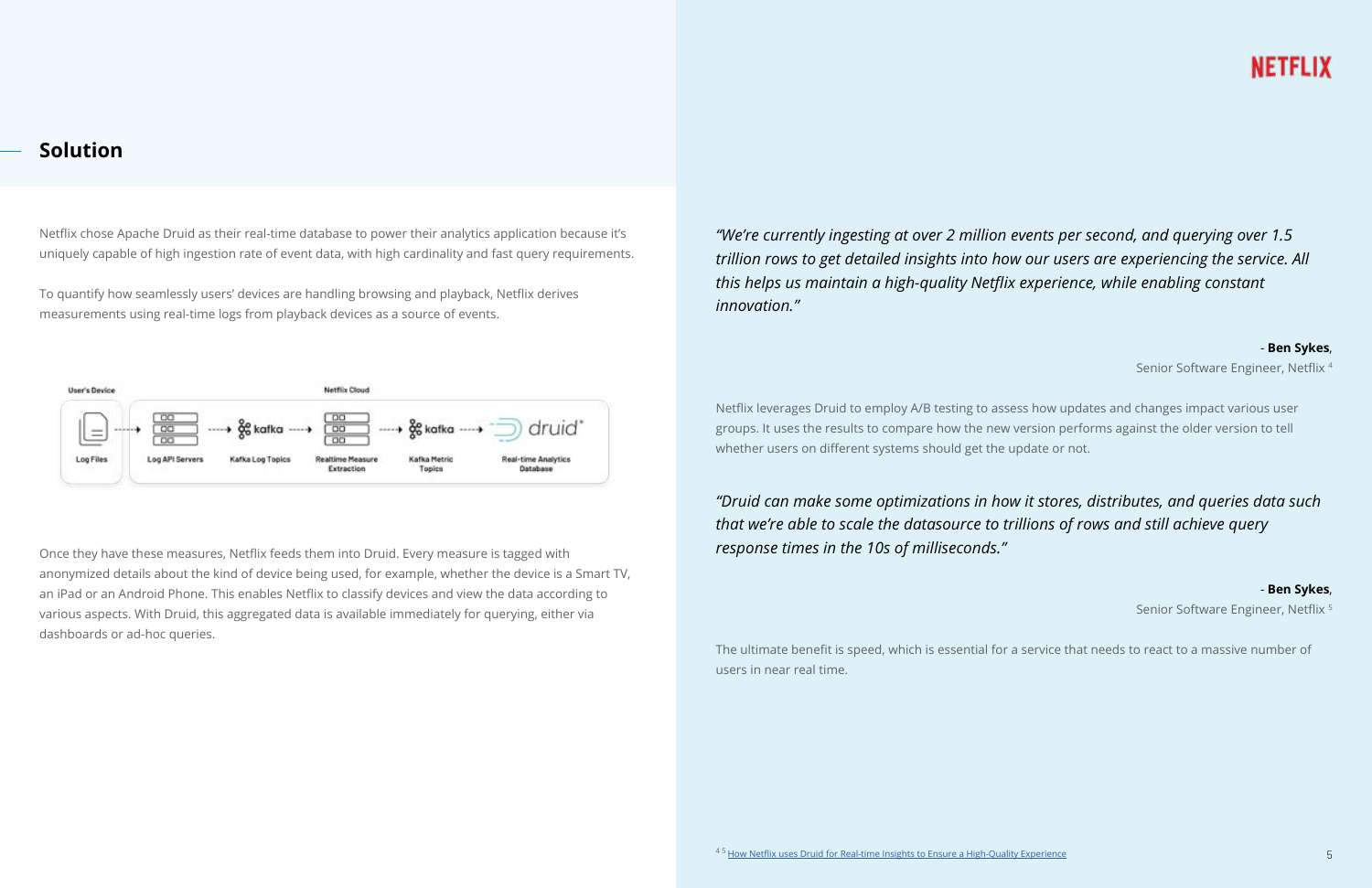

Image sharing and social media service **Challenge Challenge** 

#### **Summary**

#### [6 Pinterest: Powering Ad Analytics with Apache Druid](https://www.youtube.com/watch?v=LBXtK0DSQIw)

**19 Pinter**<br>
Image sharir<br>
20 Pinter<br>
20 Pinter<br>
20 Pinter<br>
20 Pinter<br>
20 Pinter<br>
20 Pinter<br>
20 Pinter<br>
20 Pinter<br>
20 Pinter<br>
20 Pinter<br>
20 Pinter<br>
20 Pinter<br>
20 Pinter<br>
20 Pinter<br>
20 Pinter<br>
20 Pinter<br>
20 Pinter<br>
20 Pinte To enable advertisers to effectively reach over 400 million people who use Pinterest every month, Pinterest chose Apache Druid to build Archmage, their real-time analytics application. This replaced usage of Apache Hbase, which was plagued with limitations and could not keep up with their growth. Once Pinterest hit millions of active users, they found it could take longer than 24 hours to give user data to their advertisers. Now, with Druid, they are able to keep up with their rising active user base as well as add additional metrics and data driven insights to help drive more revenue for their advertisers.

*"As we had more and more advertisers each of them were requesting different slices and cuts of their data. Everybody wanted to see their metrics a little bit differently and [HBase] didn't really support that. We said what's next for us? And we chose Apache Druid because it met all our key requirements."*

> - **Filip Jaros**, Software Engineer, Pinterest 6



When Pinterest first launched paid advertising on their platform they chose Apache HBase as their database to provide transparency to advertisers on how users engage with their ads. Metrics were precomputed in an hourly or daily batch job, transformed into a key value data model, and stored in Hbase. This approach was sufficient in the beginning, but once Pinterest hit millions of active users, they found it could take longer than 24 hours to deliver user data to their advertisers.

The challenges of the Hbase-based precomputed key value look up system

became very clear:

### **Inability to deliver interactivity at scale**

Key Value databases are not built for fast grouping and aggregation. Pinterest's work-around was to pre-build these data views, but as the features needed for their reporting expanded, it was no longer possible to store so many different cuts.

#### **Cardinality explodes with more columns**

With 30 columns it is easy to generate a key that includes combinations of all the dimensions. Pinterest found once you expand to over 100 columns it quickly becomes unbearable because of all the possible combinations.

#### **High maintenance cost**

HBase was a complicated system, and it had high barriers to entry. As a result, it took a lot of effort to keep HBase up and running

**High infrastructure cost** Infrastructure cost was high because Pinterest used primary-standby cluster pairs to achieve high availability, and they needed to use six replicas for a unique dataset.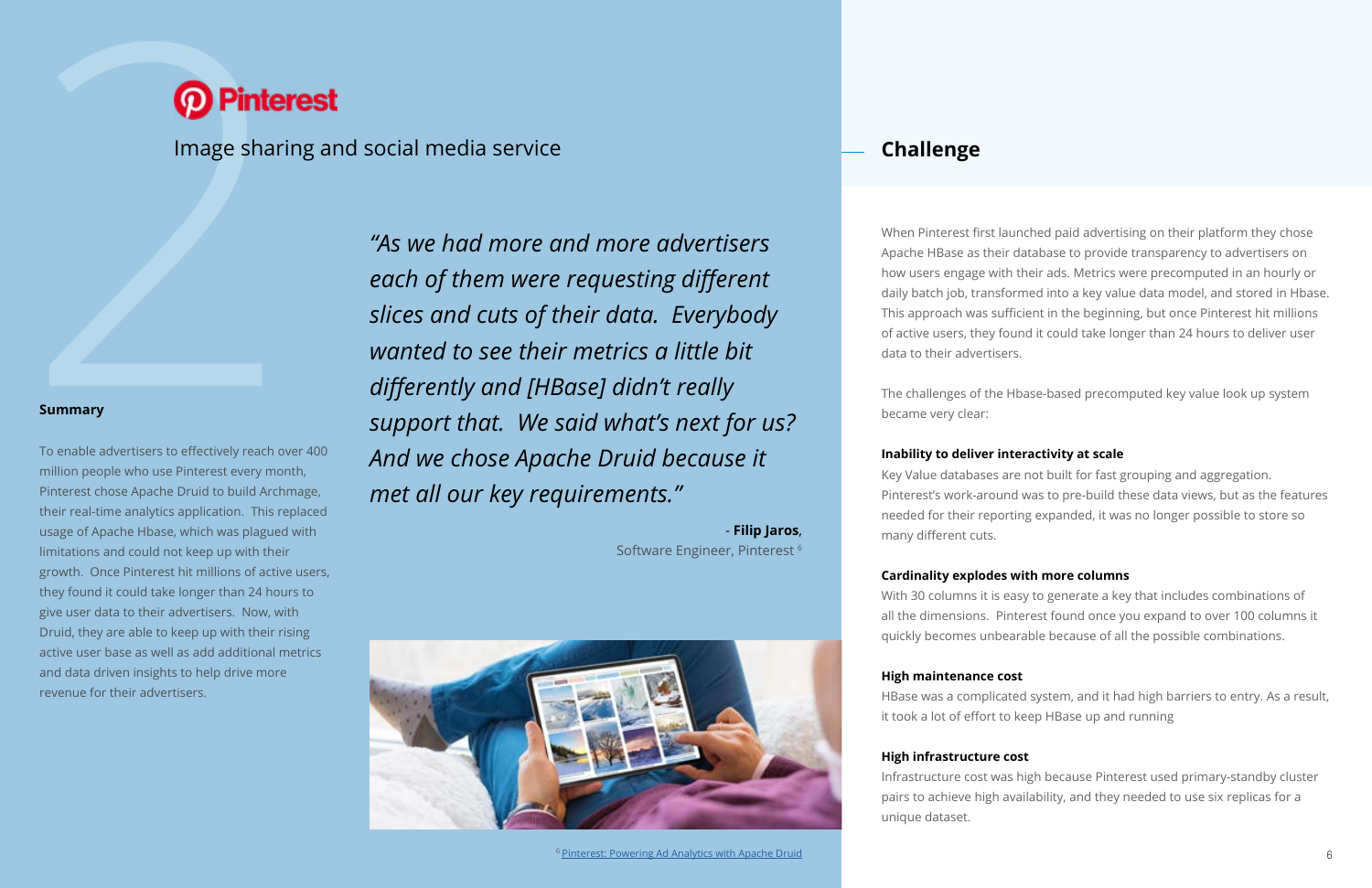With the help of Apache Druid's realtime analytics database, Pinterest delivers instant and full transparency to advertisers on how users engage with their ads. Druid allowed the Pinterest teams to bypass all of Hbase's complicated data slicing ingestion logic while also supporting the following key features:

As a result of Apache Druid advanced capabilities, Pinterest onboarded many new critical use cases including reporting partner and advertiser business metrics, organic pin stats, experiment metrics, spam metrics analysis, and more.

*look at the performance of your campaign and also start or stop and change that campaign, and a lot of that comes through going with streaming, going through Flink, and then into Druid."*

| Real-time ingestion via Kafka                          | Automatic versioning of<br>ingested data | Data pre-aggregation based<br>on user-set granularity         |
|--------------------------------------------------------|------------------------------------------|---------------------------------------------------------------|
| Approximate algorithms for<br>count-distinct questions | A SQL interface                          | Easy to understand code<br>and a very supportive<br>community |

## *"We use the streaming to basically do ad counting as well on how many ads will be shown for each campaign. Then we also have a real-time ads campaign manager where you can*

- **Dave Burgess**, Head of Data Engineering, Pinterest<sup>8</sup>

- **Dave Burgess**,

Head of Data Engineering, Pinterest 7

The Druid infrastructure consists of more than 2,000 nodes in a multi-cluster setup. Overall, Pinterest is running over 500,000 events per second into Druid, and it's happening within one minute of the event happening.

High concurrency is supported with numerous teams within Pinterest running queries - the largest running over 1,000 queries per second with 99% of these queries are answered within 250ms.

*"We had so much data within our HBase cluster that it was getting really slow and very difficult to manage overhead for our engineers. We decided to migrate that to Druid. The maintenance cost has gone way down, the latency has gone way down, the actual cost of running the infrastructure way down. Really happy about it."*

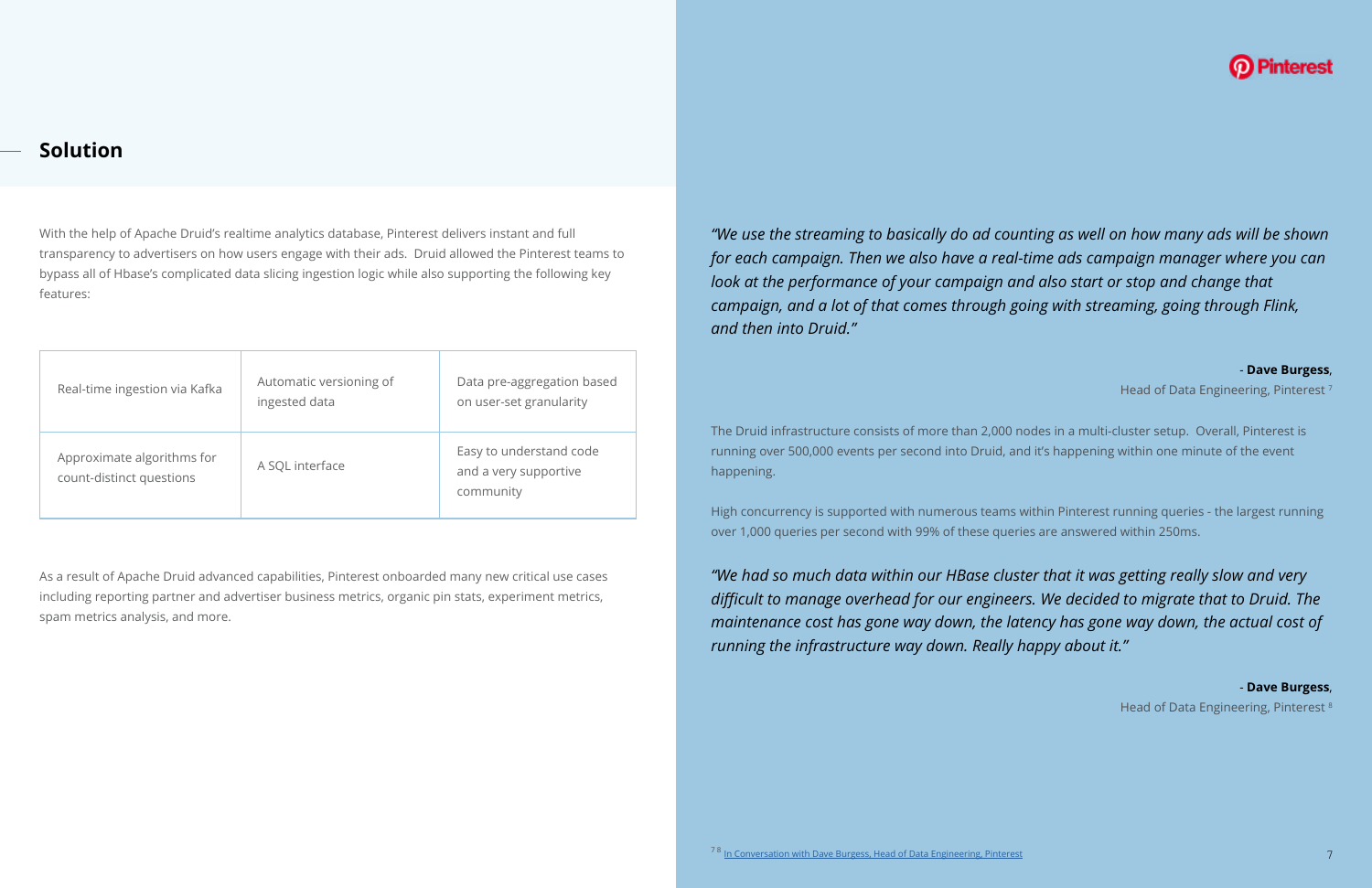#### **Summary**

**Walmart**<br>
Multinational<br>
Summary<br>
To compete with Amazon and other retailers<br>
Walmart chose Apache Druid as part of their To compete with Amazon and other retailers, Walmart chose Apache Druid as part of their technology stack to track the pricing of their competitors in real-time. Druid replaced Hive and then Presto because both of these solutions impacted Walmart's ability to make rapid decisions. Even though their data was arriving in real-time, queries could take hours to complete. After the switch to Druid, Walmart now accesses, analyzes, and makes decisions on data in near real-time. Query latencies dropped to near sub-second levels while easily scaling to nearly 1 billion events per day.

*"Druid has been designed to solve the problems [of relational and NoSQL Key Value Data databases] i.e. enable exploration of real-time data and historical data while providing low latencies and high availability."*

> - **Kartik Khare**, Software Engineer at Walmart Labs 9



Multinational retail corporation

Many data sets at Walmart are generated by the digital business, and are modeled as streams of events ranging from server logs, application metrics, to product purchases. The WalmartLab team's goal is to make it easy for the right people across Walmart to access this data, analyze it, and make decisions in the least amount of time possible.

Walmart's first attempt to provide low latency analytics was to leverage the Hadoop ecosystem, namely Hive, and then Presto.

*"The problem we faced with both of these SQL-on-Hadoop solutions was that queries would sometimes take hours to complete, which significantly impacted our ability to make rapid decisions. Although our data was arriving in real-time, our queries quickly became a bottleneck in our decision-making cycle as our data volumes grew. We quickly realized that the workflow we were aiming to optimize was one where we could look at our event streams (both real-time and historical events) and slice and dice the data to look at specific subsections, determine trends, find root causes, and take actions accordingly."* 

#### - **Amaresh Nayak**,

Distinguished SW Engineer at Walmart Labs 10

The team at Walmart knew they needed to make a change. The types of queries they run at Walmart require the need to get aggregates on some columns which involves scanning a lot of rows across multiple shards. Walmart knew a relational database (RDBMS) was ill equipped for this because it can't efficiently enable data exploration in real-time. The team also ruled out a NoSQL Key Value database because of the need to query multiple partitions across a number of nodes, causing inefficient aggregation calculations. Also, a Key Value database would exponentially increase storage requirements due to a requirement of storing aggregates for all possible column combinations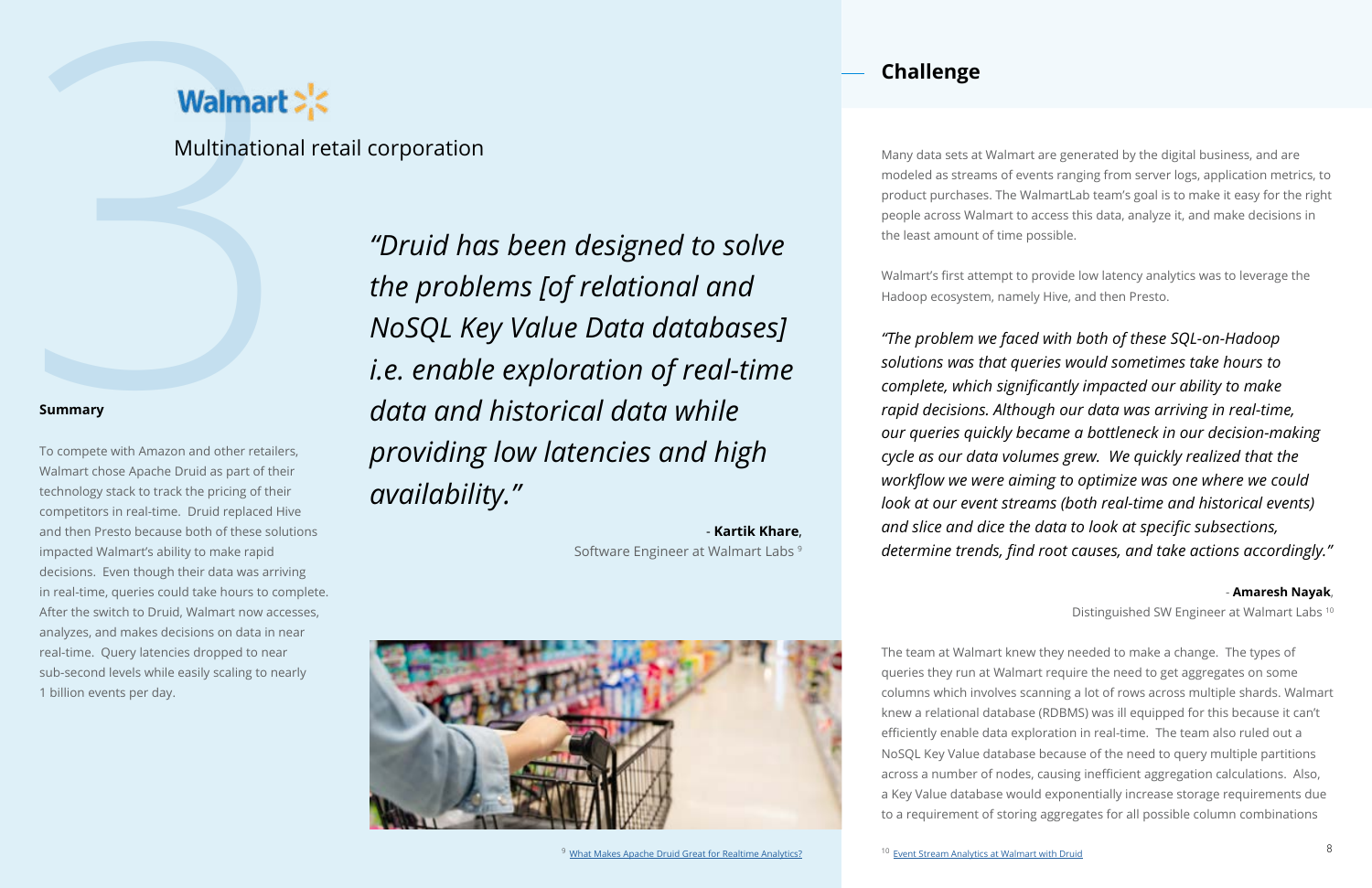After some searching, Walmart labs replaced Hive and Presto with Apache Druid to power their realtime event streaming analytics.

*"Druid is an OLAP engine that is highly optimized for low latency data ingestion (streaming ingestion), as well as extremely fast aggregations. It integrates natively with Kafka and Storm, so it was relatively easy for us to get started."*

> - **Amaresh Nayak**, Distinguished SW Engineer at Walmart Labs 11

The team at Walmart can now get instant insights on pricing because of Druid's out of the box support and integration with Kafka and Storm. With no set-up and tuning, Druid can pre-aggregate records as they are being ingested. Instead of getting a single price for an item for a specific moment in time, with Druid, Walmart can now understand in near real-time the aggregated price of that item over any span of time. This combined level of depth and speed to insights is essential to enabling Walmart to make critical pricing decisions in the least amount of time possible.



*"After we switched to Druid, our query latencies also dropped to near sub-second and in general, the project fulfilled most of our requirements. Today, our cluster ingests nearly 1B+ events per day (2TB of raw data), and Druid has scaled quite well for us."*

> - **Amaresh Nayak**, Distinguished SW Engineer at Walmart Labs 12

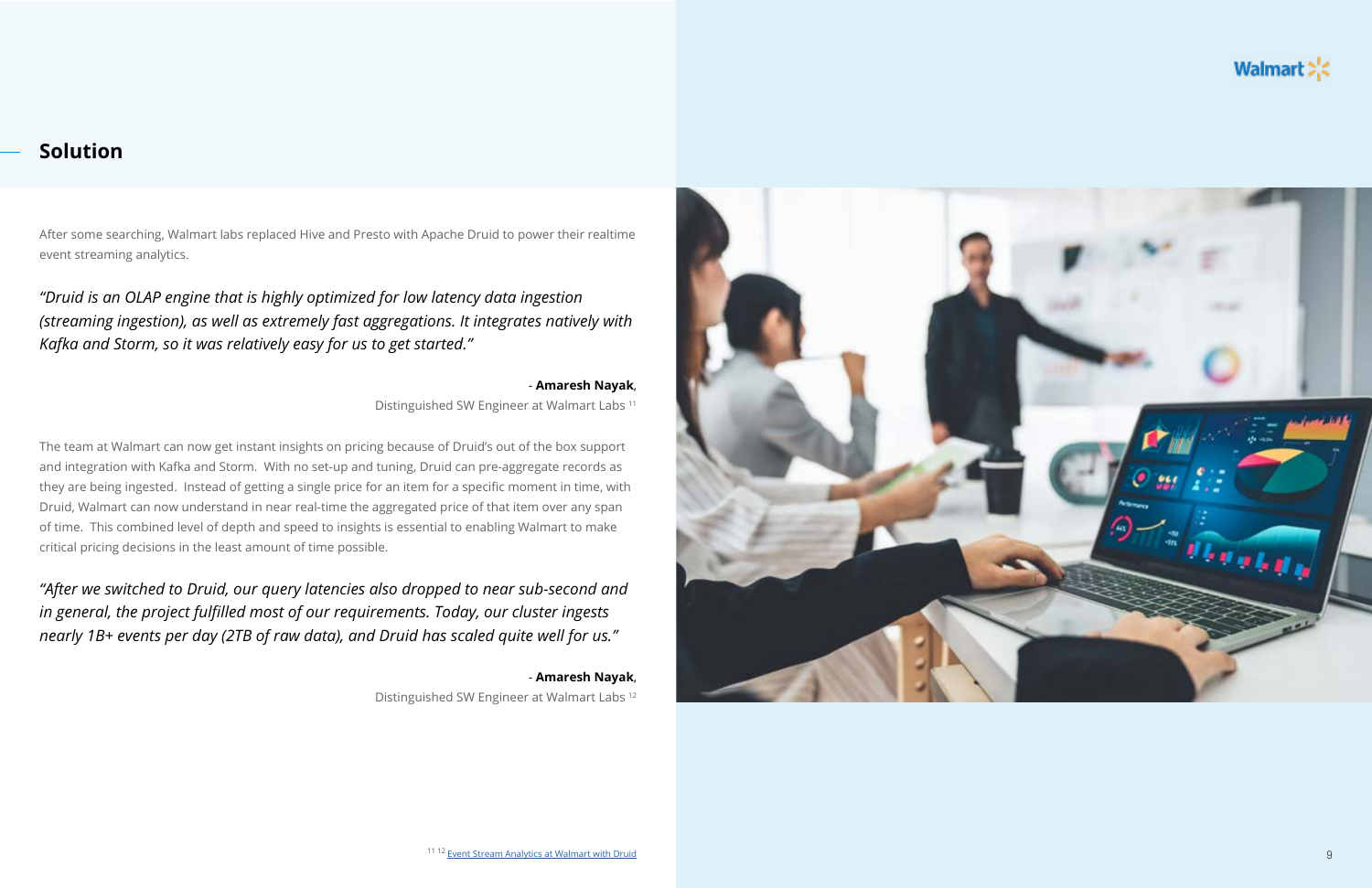

### Global leader in customer relationship management software **Challenge**

#### **Summary**

Salesforce<br>
Global leade<br>
Examinary<br>
To ensure a consistently great experience to<br>
more than 150,000 customers around the glo To ensure a consistently great experience to more than 150,000 customers around the globe, Salesforce built an observability application powered by Apache Druid. By turning log lines into real-time application performance metrics, Salesforce is able to obtain data driven insights such as performance analysis, trend analysis, release comparison, issue triage, and troubleshooting. Salesforce chose Druid because it uniquely enables finer, more granular insights by querying increasingly distributed data sources, delivering ad hoc interactive analytics, and processes non-aggregated data at massive scale.

*"We chose Druid because it gives us the flexibility to define pre-aggregations, the ability to easily manage ingestion tasks, the ability to query data effectively, and the means to create a highly scalable architecture."*

#### - **Dun Lu**,

Lead Software Engineer at Salesforce 13



#### <sup>13</sup> [Delivering High-Quality Insights Interactively Using Apache Druid at Salesforce](https://engineering.salesforce.com/delivering-high-quality-insights-interactively-using-apache-druid-at-salesforce-7a038f0fe3d1)

With over 150,000 customers across the world, Salesforce faces the challenge of delivering a 24x7 great user experience. The Salesforce engineering team must keep their eye on the health of more than 2,700 production services - to understand performance, behavior, capacity, and more.

At Salesforce, data is massive and widely distributed. There are dozens of petabytes of data in a transactional store, over 5PB of logs data accumulates every month in data centers, and nearly 200PB accumulated in Hadoop storages. They also need to ingest 5 billion events into their system every day.

## *"We need to support batch, stream, and interactive ad hoc query*

*processing on these data sets."*

#### - **Ram Sangireddy**,

Sr Director @ Salesforce, Platforms and Apps, Big Data, Analytics, ML/AI <sup>14</sup>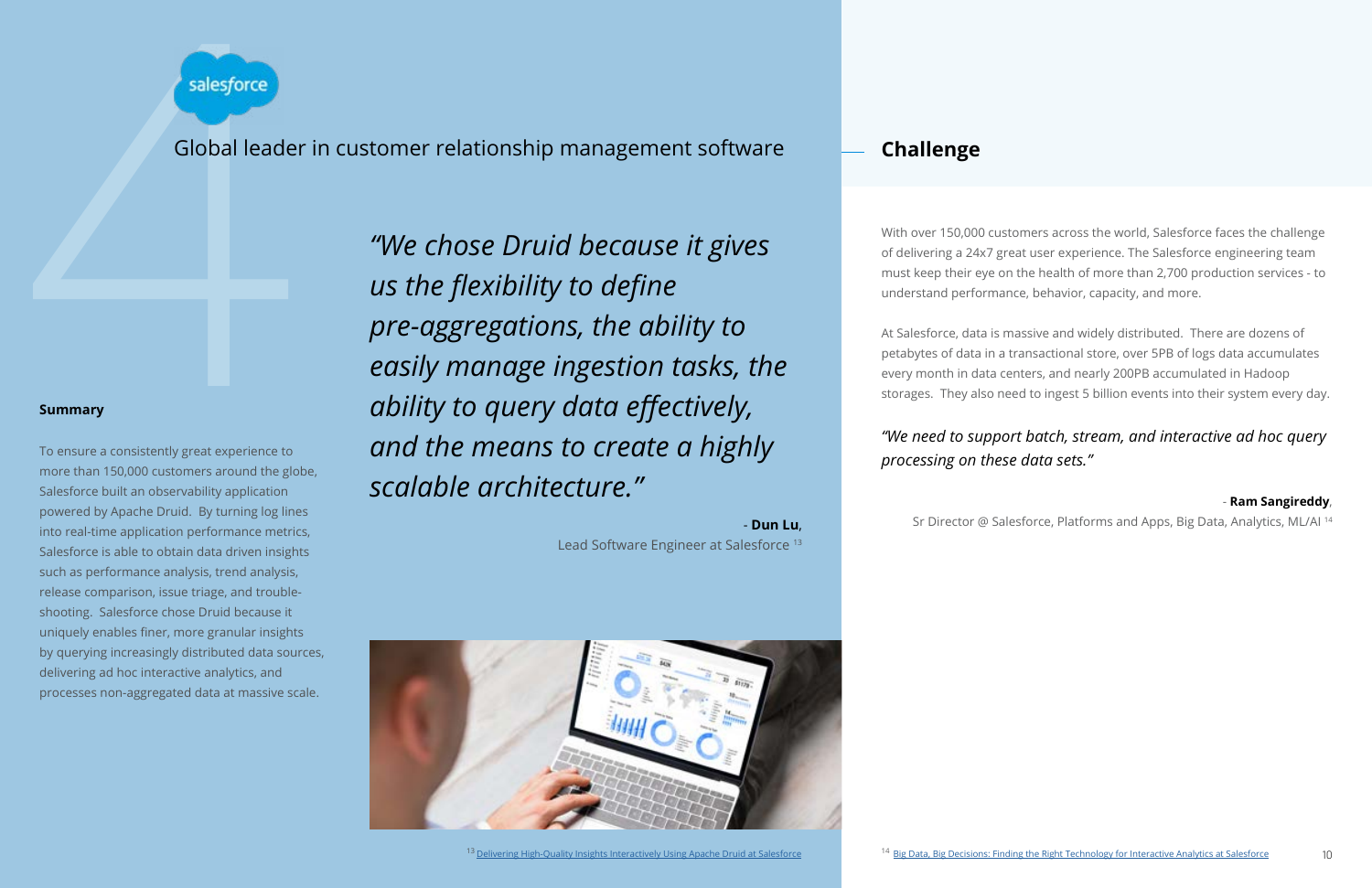Salesforce chose Apache Druid as their real-time analytical database to store application performance metrics extracted from log lines. Druid uniquely meet's Salesforce core requirements:





### *"We chose Druid because it gives us the flexibility to define pre-aggregations, the ability to easily manage ingestion tasks, the ability to query data effectively, and the means to*

*create a highly scalable architecture."*

- **Dun Lu**, Lead Software Engineer at Salesforce 15

Many business units within Salesforce including engineers, product owners, customer service representatives, and more use this service to obtain insights including performance analysis, trend analysis, release comparison, issue triage, and troubleshooting. These teams have access to finer, more granular insights across distributed data sources.

Druid uniquely enables complex group-by aggregations (e.g. quantile group-by aggregation using data sketches), interactive queries (including SQL support) and rich analytical dashboards (including drill-down pivot tables, top-K views, histograms etc.)

Since Salesforce's data volume is large with moderate cardinality, they are able to leverage Apache Druid's compaction and rollup capabilities to further reduce storage footprint and drive better performance.

## *"For one day of data, we end up saving 82% in the total number of rows stored in Druid,*

*which translated to 47% total savings in the storage footprint and about 30% improvement in query time performance."* 



- **Dun Lu**, Lead Software Engineer at Salesforce 16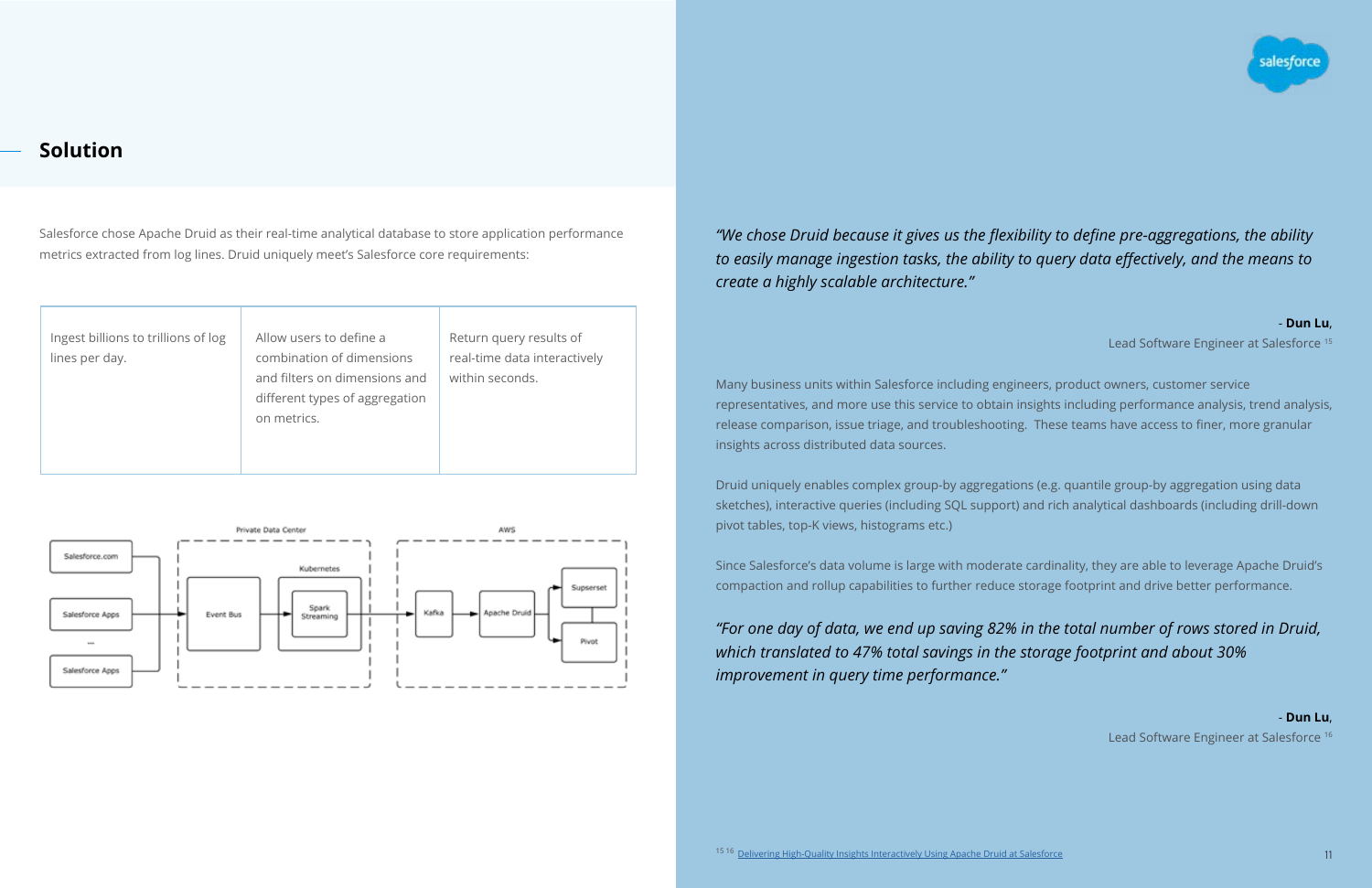#### **Summary**

To meet their strict performance and availability SLAs for Confluent Cloud, a fully managed data streaming data, Confluent built an internal-facing observability application powered by Apache Druid. Confluent turned to Druid because their existing NoSQL database could not keep up with their data growth. With Druid, they now handle 100x of the data volume and query load, deliver sub-second query latencies on high cardinality metrics, and get native Kafka ingestion. By ingesting over 3.5 million events per second and handling hundreds of queries on top of that, Confluent has real-time insights into the operations of thousands of clusters within Confluent Cloud. Confluent also leveraged Druid to build an externally-facing application, Confluent Health+, which extends performance and health insights to their customers.

- **Xavier Leaute and Zohreh Karimi**, Lead Engineers at Confluent<sup>17</sup>





*"Leveraging Druid as part of our stack means we don't shy away from high-cardinality data which means we can find the needle in the haystack. As a result, our teams can detect problems before they emerge and quickly troubleshoot issues to improve the overall customer experience. The flexibility we have with Druid also means we can expose the same data we use internally also to our customers, giving them detailed insights into how their own applications are behaving."* 

With Confluent Cloud, Confluent manages a large number of multi-tenant Apache Kafka® clusters across multiple cloud providers, including Azure, GCP, and AWS. To deliver the best user experience running on their infrastructure, it's critical Confluent has real-time monitoring and operational visibility for their customer's mission-critical workloads.

Confluent's first attempt at building an observability pipeline was with a NoSQL database to store and query telemetry data. As the volume of data grew, Confluent's legacy pipeline struggled to keep up with their data ingestion and query loads. Next, they looked into off the shelf observability solutions but quickly determined these could not handle their requirements.

"Operating multi-tenant services requires fine-grained visibility down to the individual user, tenant, or application behavior, where most traditional monitoring stacks fail to scale or become cost-prohibitive."

#### - **Xavier Léauté and Zohreh Karimi**,

Lead Engineers at Confluent

To keep up with their data growth, Confluent determined their next-generation observability pipeline needed to support:

• Substantially increased data and query load (100x) • Sub-second query latencies on high-cardinality metrics

- 
- 
- Inherent time-series data support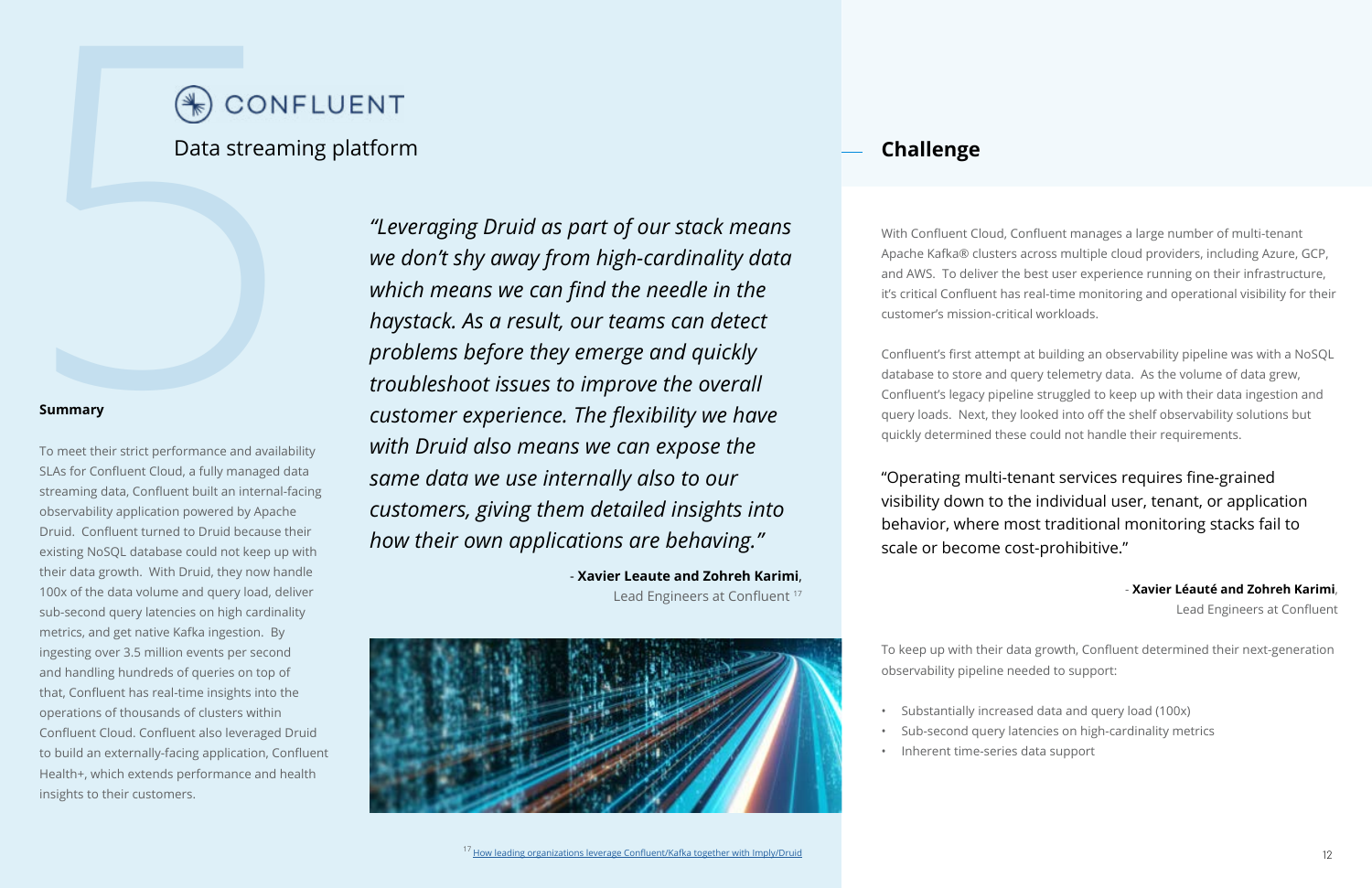Confluent evaluated both Apache Druid and Clickhouse. They quickly ruled out Clickhouse because they found it required writing C++ plugins if they wanted to read custom format data from Kafka.

Ultimately, they chose Druid as the database to power their next-gen observability platform.

*"Druid plays an important role in our monitoring and analytics platform and powers many internal and external use cases at Confluent. Among customer-facing solutions, we use Druid for Confluent Cloud monitoring dashboards, Confluent Health+ (an alerting and notification solution), Confluent Stream Lineage, and Confluent Cloud Metrics API. Inside Confluent, we use Druid to provide usage data for cloud billing and to perform ad hoc diagnostics queries."*

- **Zoe Karimi and Harini Rajendran**,

Software Engineers at Confluent <sup>18</sup>



All Confluent Cloud clusters, as well as customer-managed, Health+-enabled clusters, publish metrics data to Confluent's telemetry pipeline. Under the hood, the telemetry pipeline uses a Confluent Cloud Kafka cluster to transport data to Druid. From there, Druid's real-time ingestion consumes high volumes of data from the Kafka cluster and ultimately provides low-level queries.

*"Druid also has this native Kafka integration out of the box and that is one of the big advantages… we don't even need any sort of connector or anything to make Apache Kafka and Apache Druid work together. It just works."*

#### - **Harini Rajendran**,

Software Engineers at Confluent <sup>19</sup>

Confluent engineers often execute ad hoc queries directly against Druid for debugging purposes in their cloud infrastructure. This has helped Confluent tune configurations such as memory size, disk size, load-balancing thresholds, throttling thresholds, and more. With Druid, Confluent is able to have self-balancing enabled on Coniuent Cloud to continuously monitor resource utilization of their cluster and load load-balance when necessary.

*"We ingest over three million events per second and respond to over 250 queries per data retention in S3 deep storage."* 



## *second. We keep seven days of queryable data in Druid Historical nodes and two years of*

#### - **Zoe Karimi and Harini Rajendran**,

Software Engineers at Confluent <sup>20</sup>